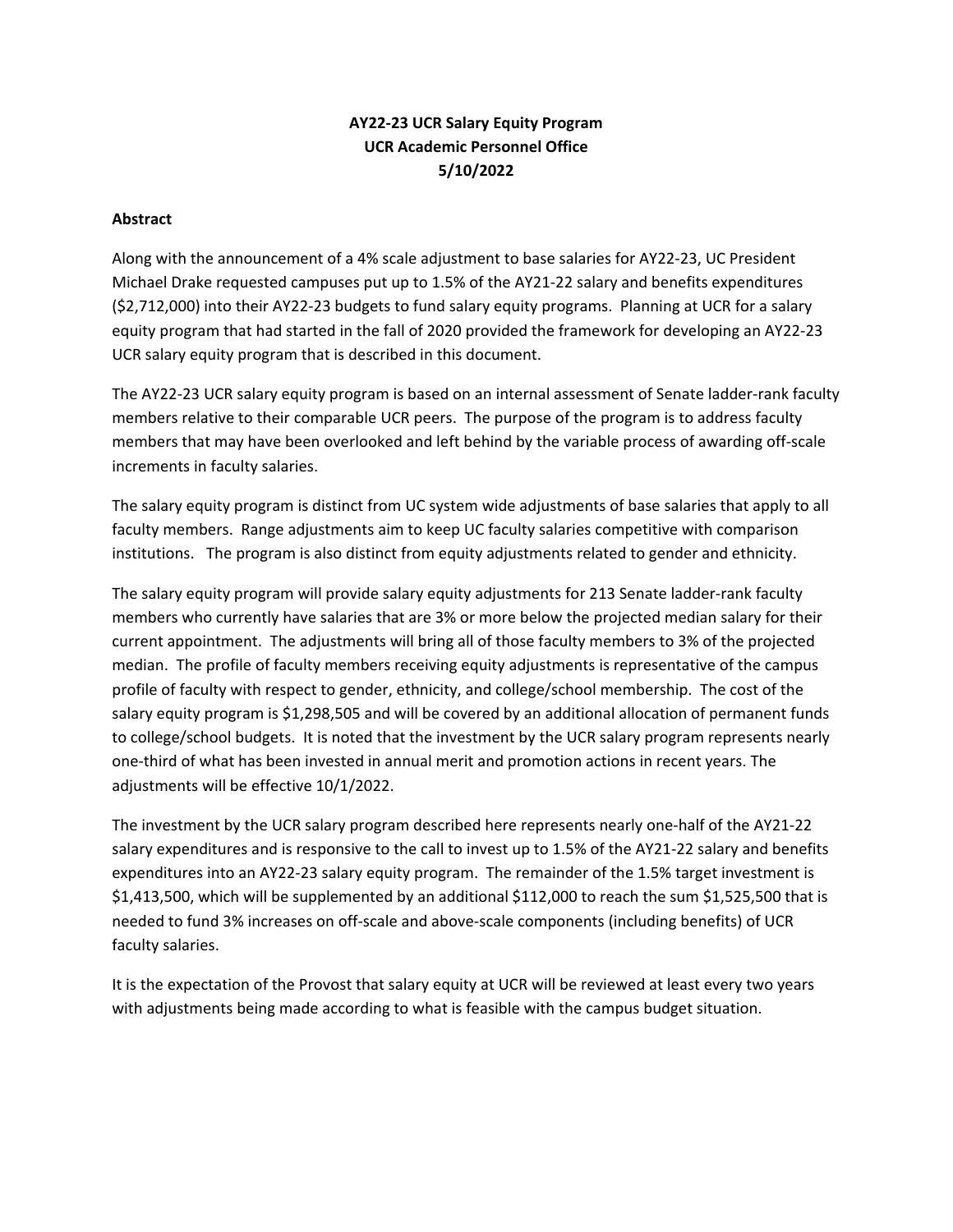### **1. Motivation and Purpose**

The UCR salary equity program for Senate ladder-rank faculty members is intended to: a) identify faculty whose professorial academic‐year salaries are below expectations relative to *comparable UCR peers* and for which there is no explanation that would offer justification, and b) subject to budget availability, make adjustments to bring those salaries closer to expectations. The program defines comparable UCR peers as UCR faculty in the same area/discipline, in the same professorial series, and who are at the same rank and step. Defined this way, the only reason that salaries would differ for comparable UCR peers is because of differences in their respective off‐scale salary components. Off‐scale salary component differences can arise because of different initial appointment times, additional off‐scale treatment during M/P reviews, and/or retention actions.

Appointment off-scales can be influenced by varying market pressures and inflation trends. M/P offscales can be influenced by a faculty member's assertiveness about their file, individual department cultures, and variability in review committee composition. Finally, off‐scale increments due to retentions are influenced by a faculty member's willingness and appetite to engage in the retention process. The UCR salary equity program described in this document is an internal assessment of faculty relative to their comparable peers, and is intended to identify faculty that may have been overlooked and left behind by the variable process of awarding off‐scale salary.

### **2. Equity Program versus Range Adjustments**

The UCR salary equity program identifies *specific faculty* for a salary adjustment that addresses inequities that exist relative to their comparable peers at UCR. Not all faculty members will receive a salary adjustment with this program. In contrast, the UC system periodically implements base salary increases that apply to *all faculty* members. Across the board base salary increases are intended to preserve competitive balance between UCR salaries and salaries at comparison institutions. Across the board base salary increases are referred to as *salary range adjustments*. In AY21‐22 there was a 3% range adjustment for all UCR faculty members, and an additional decision was made at UCR to also apply the 3% increase to the off‐scale component of faculty salaries. Similarly, in AY22‐23 all UCR faculty members will receive a 4% increase on their total salary.

### **3. Gender and Ethnicity Equity**

Before proceeding to describe the AY22‐23 UCR Salary Equity Program in detail, we address an additional question that comes up around equity studies, namely, the issue of whether or not gender and ethnicity influence faculty salaries.

### 3.1 Gender Equity Analysis

A database of 871 Senate ladder‐rank faculty members who were on payroll during AY21‐22 was searched to create 112 groups of faculty where department, rank, and step were constant but where gender varied. Within each of these groups, the average salary of the male faculty members and the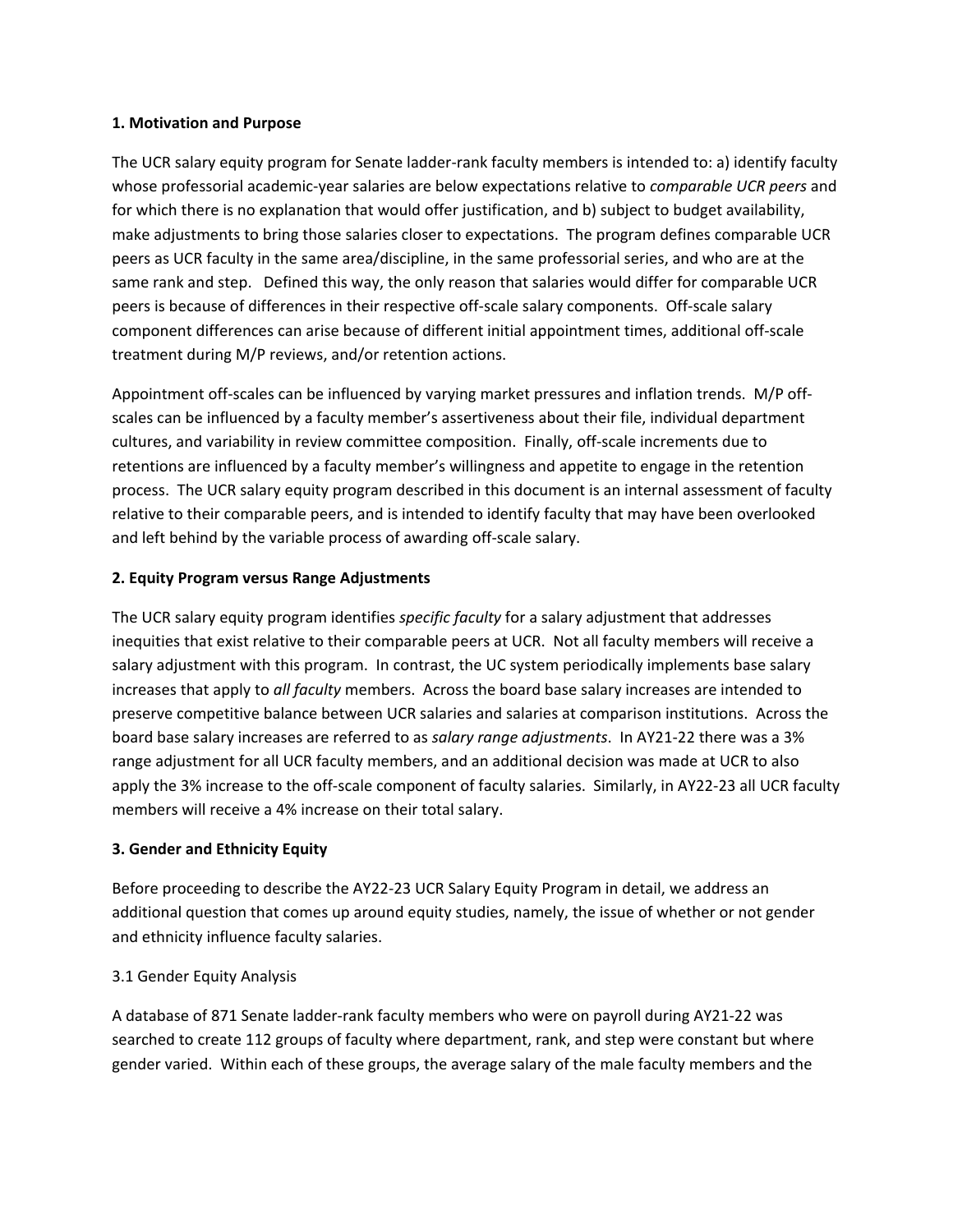average salary of the female faculty members were computed to create a *matched pair*. A total of 112 matched pairs were found.

Figure 1 shows scatterplots of the matched pairs, by rank. Points above the diagonal reference line correspond to pairs where the average salary of the male faculty members is higher than the average salary of the female faculty members, and vice-versa. A discernible pattern in each figure is a slight tendency to have more points below the reference line than above it, which would suggest that after adjusting for department, rank, and step, the average salaries for male faculty are slightly lower than the average salaries for female faculty. A formal statistical analysis is provided using a paired t‐test of the null hypothesis that after adjusting for department, rank, and step, the mean salaries for males and females are the same. A two-sided test of that hypothesis yields an approximate p-value of 0.32. Using the threshold of .05 as the standard for statistically significant evidence, there is no evidence in the data to suggest a difference exist between the mean salaries of males and females.





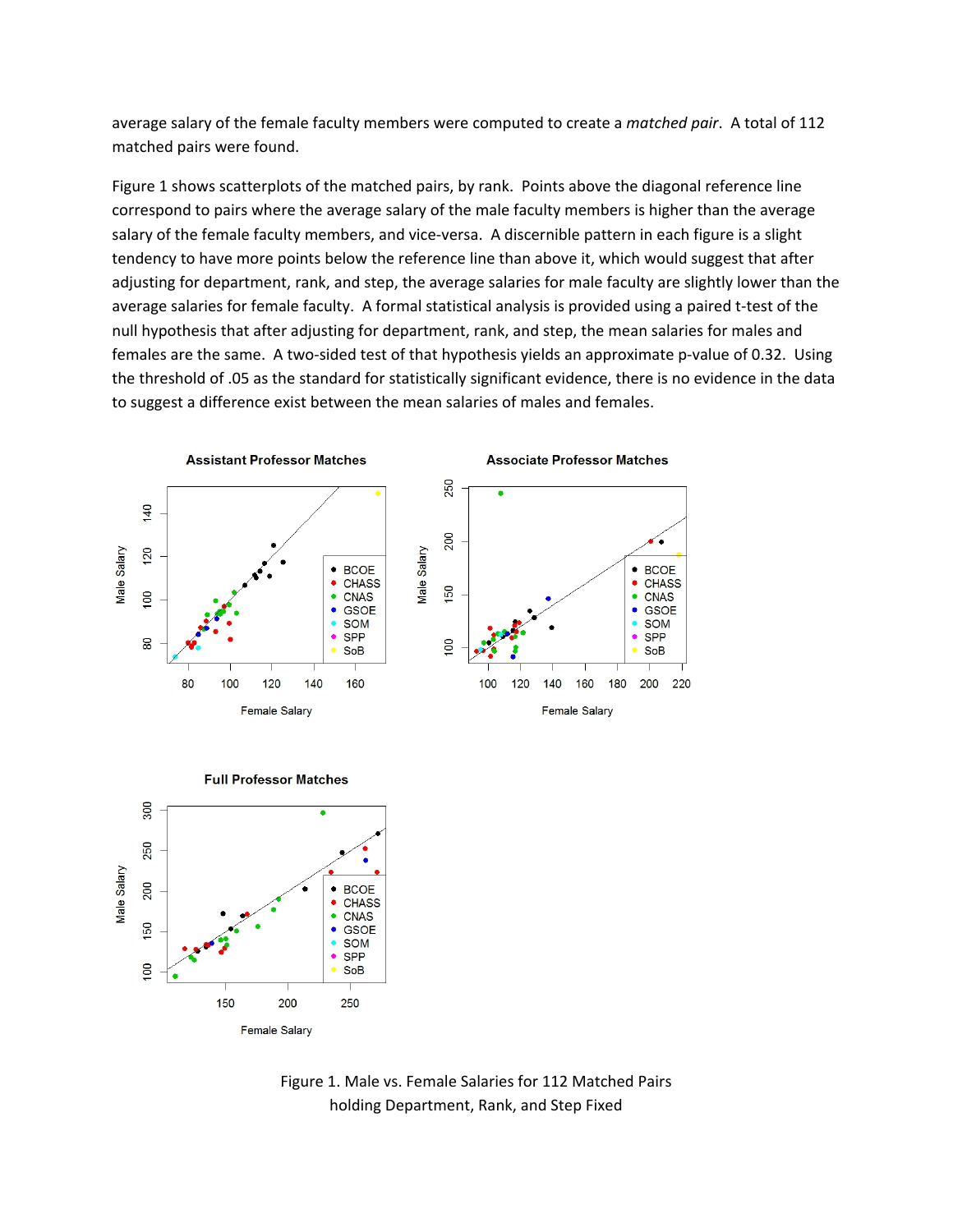### 3.2 Ethnicity Equity Analysis

An analysis of matched pairs on ethnic category was similarly carried out. With 7 ethnic categories, there are 21 potential comparisons that can be made. For example, the Alaskan/American Indian ethnic category could be compared with the Asian ethnic category, and so on. Some of the comparisons are limited because of the small number of matches that will be available. Table 1 summarizes the paired ttests for the comparisons that are feasible. The fractional numbers in the cells of Table 1 are the p-value for the null hypothesis that mean salaries for the ethnic categories corresponding to the row and column are the same. The parenthetical numbers in the cells of Table 1 are the number of matches that the paired t-test was based upon. Empty cells imply there were no matches, or just a single match, which in either case implies the paired t-test cannot be calculated. None of the p-values in Table 1 are below the threshold of .05 for declaring statistically significant differences in the means of any comparison of ethnic categories. Hence, there is no evidence in Table 1 that a systematic institutional salary data bias related to ethnicity exists.

|                           | Alaskan/<br>American<br>Indian | Asian  | Black/<br>African<br>American | Hispanic | N/A     | White   | Hawaiian/<br>Pacific<br>Islander |
|---------------------------|--------------------------------|--------|-------------------------------|----------|---------|---------|----------------------------------|
| Alaskan/American Indian   |                                | .48(3) | .32(2)                        | .48(3)   |         | .46(6)  |                                  |
| Asian                     |                                |        | .10(9)                        | .56(15)  | .76(12) | .16(93) |                                  |
| Black/African American    |                                |        |                               | .08(7)   |         | .96(13) |                                  |
| Hispanic                  |                                |        |                               |          | .32(7)  | .30(29) |                                  |
| N/A                       |                                |        |                               |          |         | .54(21) | .84(2)                           |
| White                     |                                |        |                               |          |         |         | .36(2)                           |
| Hawaiian/Pacific Islander |                                |        |                               |          |         |         |                                  |

Table 1. P-values and Sample Sizes for Comparing Mean Salary Values of Ethnic Categories

# **4. Eligibility Criteria for the AY22‐23 UCR Salary Equity Program**

All ladder‐rank faculty who are members of the Academic Senate are eligible for consideration of an equity adjustment of their salary with the following exceptions: 1) Faculty with full-time faculty administrator appointments, and 2) Faculty that have Professor Above‐Scale appointments. The remaining sections of this memo describe the methodology that was used to select which of the eligible faculty will receive salary equity adjustments from the AY22‐23 UCR Salary Equity Program.

# **5. Calculation of Median Salaries**

# 5.1 Data Set

The AY21-22 salaries (base plus off-scale) for 742 faculty members (excluding full-time faculty administrators and above‐scale faculty members) comprised the data set used to construct a statistical regression model. The model that was developed predicts the median salary that would be expected for UCR faculty members based on their discipline, their type of professor (professor series versus professor of teaching series), their rank, and their step. A median salary has the interpretation that half of the faculty members with appointments of the same type, within the same discipline, and at that same rank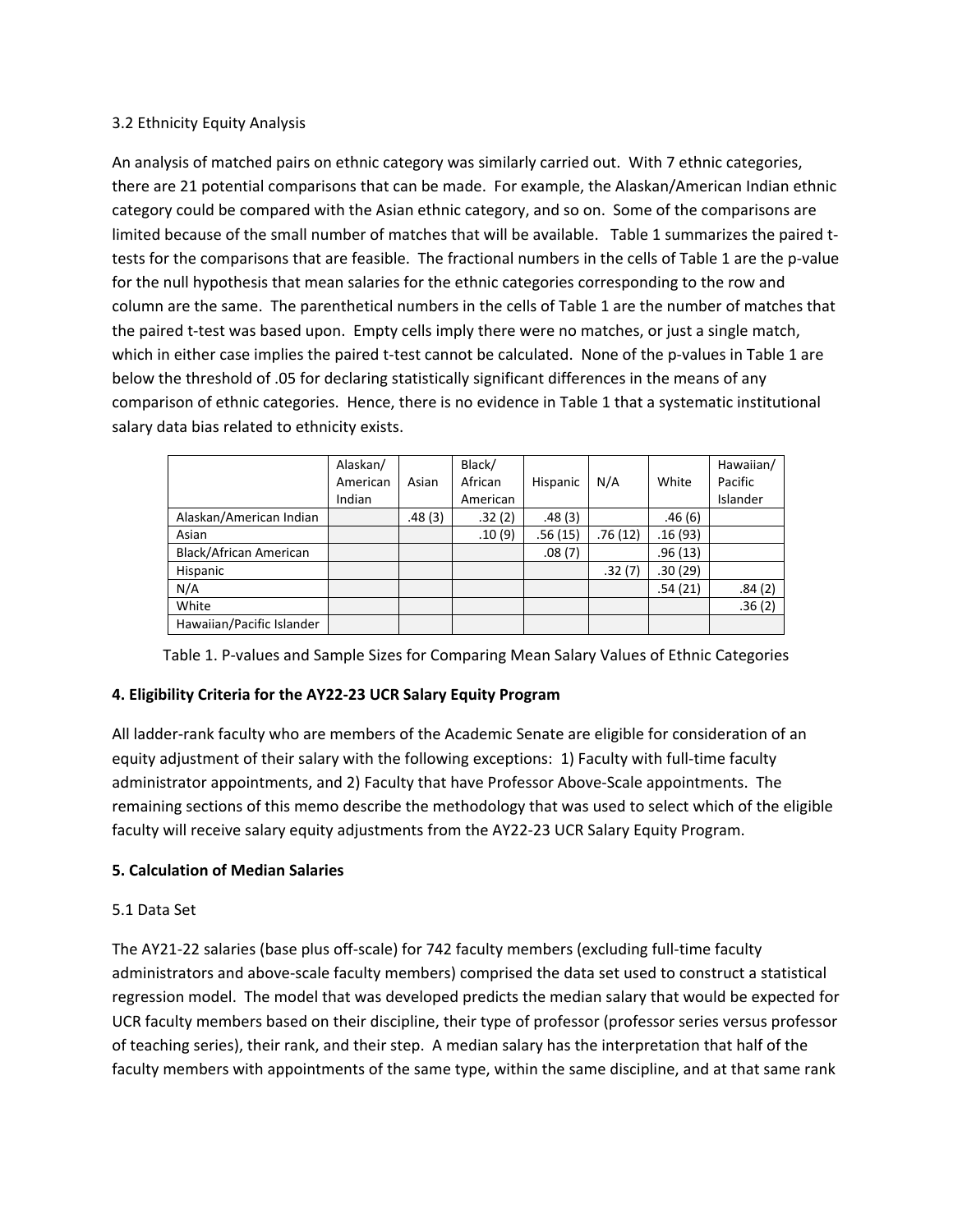and step could be expected to have a higher salary, and half a lower salary. Salaries for faculty members with fiscal year appointments were converted to 9-month salaries by dividing by 1.16, per APM-600-18.

### 5.2 Statistical Regression Model

### 5.2.1 BCOE, CHASS, CNAS, SOE, SOM, SPP

The natural logarithm of the faculty salaries was used as the dependent variable in a multiple regression model. The explanatory variables in the model were department, professor type, rank, and step, all of which were coded as categorical variables. The step variable was nested within rank, and the professor type variable was variable across colleges. There were 68 model degrees of freedom, and the R‐square value of the fit was 0.92. Residual plots looked satisfactory and confirmed a satisfactory model fit.

The regression model provides a predicted mean for the logarithm of the salary. Exponentiation of the predicted mean results in the predicted median salary for faculty, as a function of their department, professor type, rank, and step. Faculty members with current salaries less than their predicted median were identified for consideration of equity adjustments.

### 5.2.2 SOB

The School of Business is organized as one department but with five substantially different areas with respect to external market factors. The areas are accounting, marketing, finance, supply chain, and management. A multiple regression model was fit to the natural logarithm of faculty salaries for the 36 faculty in the school of business. The regression model had three explanatory variables, each of which was significant as a predictor: 1) base salary for rank and step from Table 3 of the UC salary tables, 2) the 90<sup>th</sup> percentile salaries from a national survey of business school salaries, by rank and area, conducted by the Association to Advance Collegiate Schools of Business (AACSB), and 3) professor type. The rationale for using  $90<sup>th</sup>$  percentile values from the salary survey was that the AACSB survey included both research- and teaching-focused business schools. Therefore, the 90<sup>th</sup> percentile data better reflected compensation structures at research-oriented business schools than the 50<sup>th</sup> percentile data. The R‐squared score of the business school model was over .92 and in line with models for the rest of the campus. As with the other colleges/schools, faculty members with current salaries less than their predicted median were identified for consideration of equity adjustments, with increases capped at \$15K.

### **6. Faculty Not Making Normative Progress**

Faculty members who met one of the following conditions were identified as making progress that was not normative progress (NNP):

> 1.Associate Professor rank for 12+ years, or 2.Professor below Step VI for 18+ years, or 3.Professor at Step VI/VII/VII/IX for 6+/7+/8+/9+ years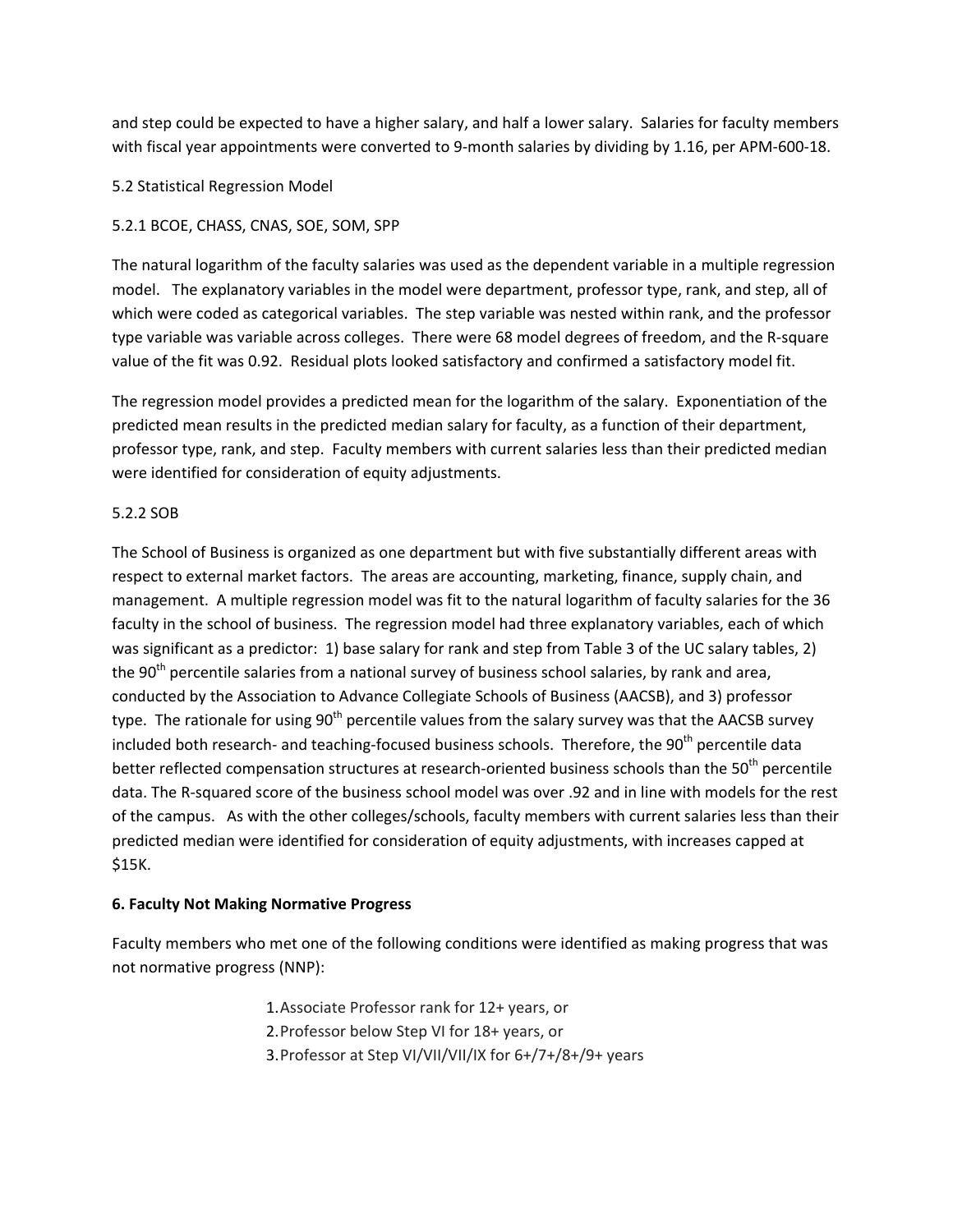A total of 65 faculty members were identified in the NNP group and these faculty were excluded from consideration of salary equity adjustments. Table 2 shows how these are distributed with respect to gender, ethnicity, and college/school. Columns two and three in Table 2 provide a profile of the overall campus, while columns four and five provide a profile of the NNP group. Comparing the two percent columns in Table 2 addresses the question as to if the NNP faculty reflect the campus profile. The last column in Table 2 is a statistical test for the null hypothesis that the NNP faculty members reflect the campus population, and the yellow highlighted rows draw attention to when there is evidence (P‐value smaller than .05) to reject the null hypothesis.

It can be concluded from Table 2 that white faculty are overrepresented and Asian faculty are underrepresented in the NNP faculty. In addition, CHASS faculty members are overrepresented and BCOE faculty members are underrepresented in the NNP faculty. Finally, Associate Professors are overrepresented and Full Professors are underrepresented in the NNP faculty.

|                  | Campus         |         | <b>NNP</b>     |                | P-value for |
|------------------|----------------|---------|----------------|----------------|-------------|
| Characteristic   | Count          | Percent | Count          | Percent        | Similarity  |
| Male             | 556            | 63.8%   | 42             | 64.6%          | .50         |
| Female           | 315            | 36.2%   | 23             | 35.4%          | .50         |
| Total            | 871            | 100%    | 65             | 100%           |             |
|                  |                |         |                |                |             |
| White            | 455            | 52.2%   | 43             | 66.2%          | .013        |
| <b>Asian</b>     | 243            | 27.9%   | 11             | 16.9%          | .025        |
| Hispanic         | 72             | 8.3%    | 5              | 7.7%           | .55         |
| <b>Unknown</b>   | 49             | 5.6%    | $\overline{0}$ | $\overline{0}$ | .020        |
| <b>Black</b>     | 35             | 4.0%    | 4              | 6.2%           | .26         |
| African American |                |         |                |                |             |
| American Indian  | 14             | 1.6%    | $\overline{2}$ | 3.1%           | .28         |
| Alaskan          |                |         |                |                |             |
| Hawaiian         | 3              | 0.3%    | 0              | $\Omega$       | .79         |
| Pacific Islander |                |         |                |                |             |
| Total            | 871            | 100%    | 65             | 100%           |             |
|                  |                |         |                |                |             |
| <b>CHASS</b>     | 328            | 37.7%   | 39             | 60.0%          | < .001      |
| <b>CNAS</b>      | 295            | 33.9%   | 22             | 33.8%          | .55         |
| <b>BCOE</b>      | 132            | 15.2%   | $\overline{0}$ | $\overline{0}$ | < .001      |
| SOB              | 39             | 4.5%    | $\overline{2}$ | 3.1%           | .43         |
| <b>SOE</b>       | 30             | 3.4%    | $\overline{2}$ | 3.1%           | .61         |
| SOM              | 30             | 3.4%    | 0              | 0              | .094        |
| SPP              | 15             | 1.7%    | 0              | 0              | .31         |
| <b>VPDUE</b>     | $\overline{2}$ | 0.2%    | $\Omega$       | $\Omega$       | .85         |
| Total            | 871            | 100%    | 65             | 100%           |             |
|                  |                |         |                |                |             |
| <b>Associate</b> | 245            | 38.3%   | 38             | 58.5%          | 5.001       |
| Full             | 394            | 61.7%   | 27             | 41.5%          | < .001      |
| Total            | 639            | 100%    | 65             | 100%           |             |
|                  |                |         |                |                |             |

Table 2. Profile of Faculty Identified as Not Making Normative Progress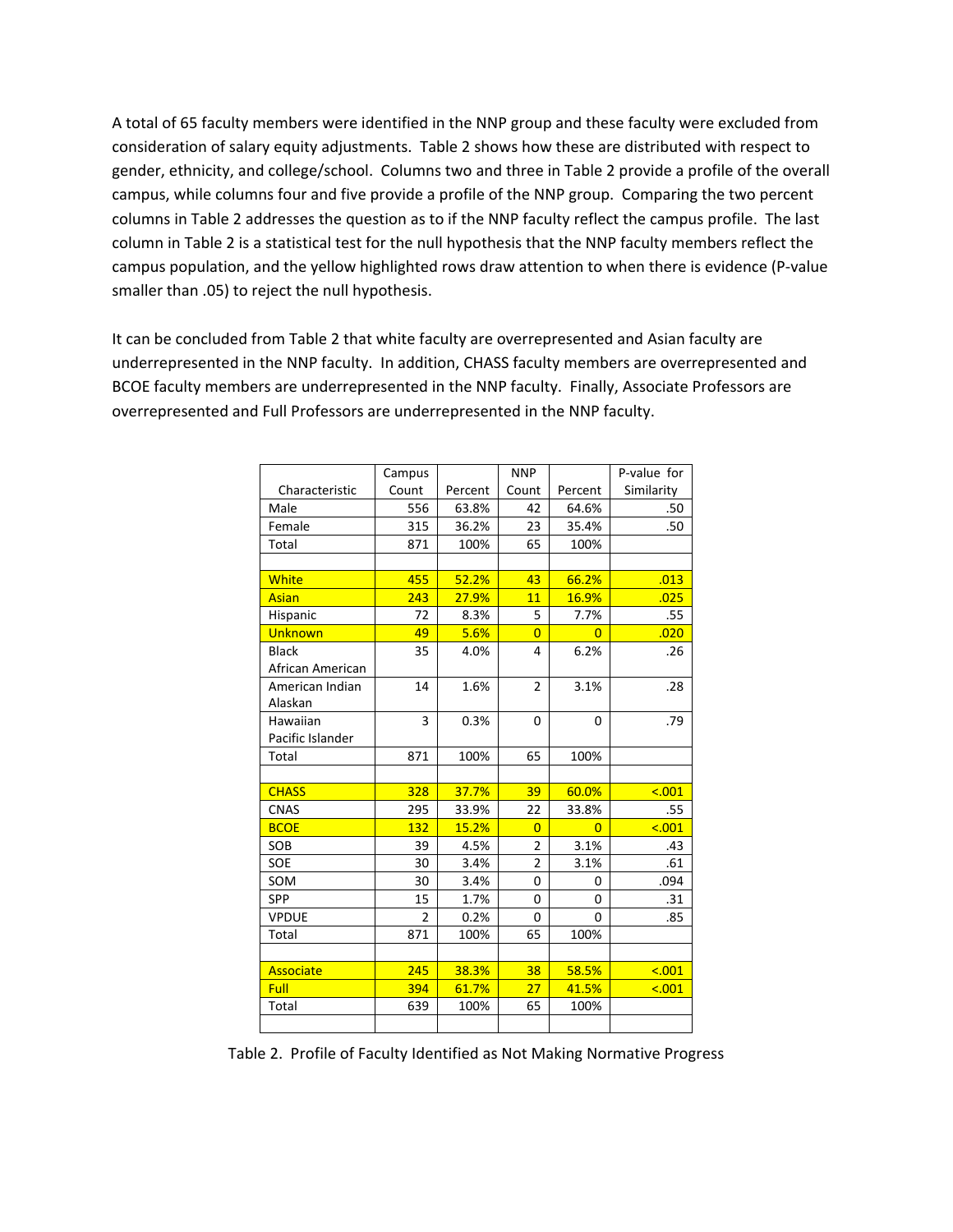### **7. Selecting an Adjustment Scenario**

Table 3 shows alternative scenarios that were considered for adjusting salaries of faculty who are not in the NNP group and that had salaries below their predicted median. The scenario in the first row addresses 128 faculty members who have salaries that are more than 5% below their predicted median. For this scenario, adjustments would be made to bring up the salary of those faculty members to 5% of their medians. The cost of this scenario is \$711,900 of additional permanent funding to the colleges/school budgets.

|            |         |           | <b>Benefits</b> |              |
|------------|---------|-----------|-----------------|--------------|
| Adjustment | Total   | Salary    | Cost (5)        | <b>Total</b> |
| Scenario   | Faculty | Cost(5)   | @ 35.6%         | Cost(5)      |
| 5%         | 128     | 525,000   | 186,900         | 711,900      |
| 4%         | 169     | 711,400   | 253,258         | 964,658      |
| 3%         | 213     | 957,600   | 340,905         | 1,298,505    |
| 2%         | 263     | 1,267,600 | 451,265         | 1,718,865    |
| 1%         | 313     | 1,641,400 | 584,338         | 2,225,738    |
| 0%         | 369     | 2,087,400 | 743.114         | 2,830,514    |

Table 3. Faculty Impacted and Cost of Adjustment Scenarios

The subsequent rows in Table 3 are more ambitious scenarios. For example, the third row expands the scope of the program by addressing 213 faculty members who have salaries that are more than 3% below their projected median. For this scenario, adjustments would be made to bring up the salary of those faculty members to 3% of their medians. The cost of this scenario is \$1,298,505 of additional permanent funding to the colleges/schools budgets.

Besides cost, the alternative scenarios were evaluated with respect to the number of faculty impacted, and how the impact was reflected with respect to faculty demographics. Table 4 shows how the number of faculty impacted by each scenario distributes over gender and ethnic category, and Table 5 shows the same information with respect to college/school.

|                        |                |       | Gender | <b>Ethnicity Category</b>      |       |                               |                 |      |       |                                         |
|------------------------|----------------|-------|--------|--------------------------------|-------|-------------------------------|-----------------|------|-------|-----------------------------------------|
| Adjustment<br>Scenario | $\overline{N}$ | F     | M      | Alaskan/<br>American<br>Indian | Asian | Black/<br>African<br>American | <b>Hispanic</b> | N/A  | White | Hawaiian/<br>Pacific<br><b>Islander</b> |
| 5%                     | 128            | 34    | 94     | $\overline{2}$                 | 42    | 3                             | 14              | 8    | 59    |                                         |
|                        |                | 26.6% | 73.4%  | 1.6%                           | 32.8% | 2.3%                          | 19.9%           | 6.3% | 46.1% |                                         |
| 4%                     | 169            | 54    | 1115   | 3                              | 59    | 7                             | 16              | 9    | 75    |                                         |
|                        |                | 32.0% | 68.0%  | 1.8%                           | 34.9% | 4.1%                          | 9.5%            | 5.3% | 44.4% |                                         |
| 3%                     | 213            | 76    | 137    | 5                              | 72    | 7                             | 18              | 10   | 101   |                                         |
|                        |                | 35.7% | 64.3%  | 2.3%                           | 33.8% | 3.3%                          | 8.5%            | 4.7% | 47.4% |                                         |
| 2%                     | 263            | 100   | 163    | 5                              | 85    | 14                            | 21              | 12   | 126   |                                         |
|                        |                | 38.0% | 62.0%  | 1.9%                           | 32.3% | 5.3%                          | 8.0%            | 4.6% | 47.9% |                                         |
| 1%                     | 313            | 121   | 192    | 6                              | 97    | 14                            | 23              | 15   | 158   |                                         |
|                        |                | 38.7% | 61.3%  | 1.9%                           | 31.0% | 4.5%                          | 7.3%            | 4.8% | 50.5% |                                         |
| 0%                     | 369            | 136   | 233    | 6                              | 114   | 16                            | 29              | 18   | 185   | $\mathbf{1}$                            |
|                        |                | 36.9% | 63.1%  | 1.6%                           | 30.9% | 4.3%                          | 7.9%            | 4.9% | 50.1% | 0.3%                                    |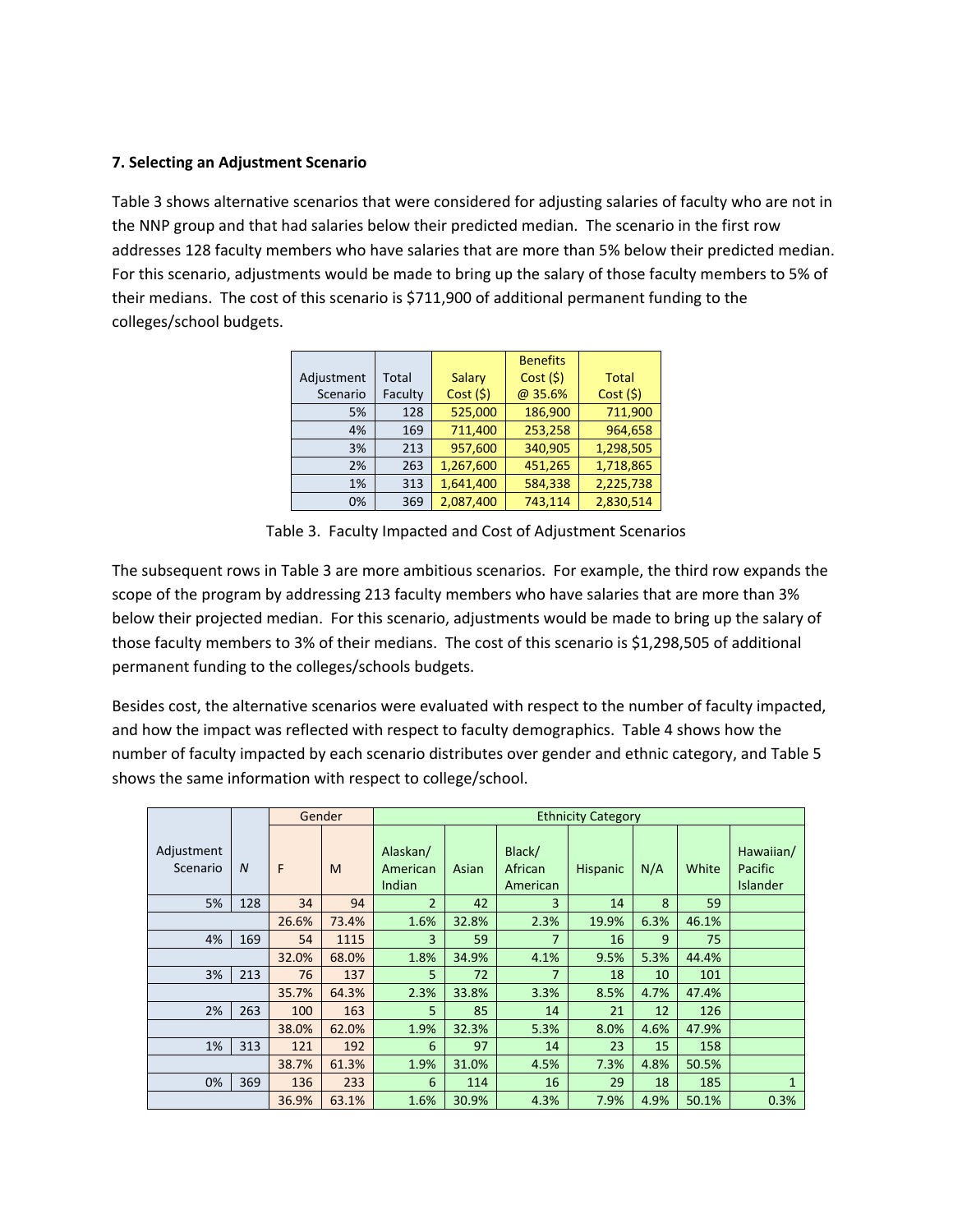| <b>CAMPUS</b><br>36.2% | 63.8% | $-6\%$ | .9% | 4.0% | 8.3% | 5.6% | 52.2% | 0.3% |
|------------------------|-------|--------|-----|------|------|------|-------|------|
|------------------------|-------|--------|-----|------|------|------|-------|------|

|            |               | <b>Colleges/Schools</b> |              |             |            |            |                |            |              |
|------------|---------------|-------------------------|--------------|-------------|------------|------------|----------------|------------|--------------|
|            |               |                         |              |             |            |            |                |            |              |
| Adjustment |               |                         |              |             |            |            |                |            |              |
| Scenario   | N             | <b>BCOE</b>             | <b>CHASS</b> | <b>CNAS</b> | <b>SOE</b> | <b>SOM</b> | <b>SPP</b>     | <b>SOB</b> | <b>UE</b>    |
| 5%         | 128           | 28                      | 52           | 24          | 9          | 7          | 3              | 5          |              |
|            |               | 21.9%                   | 40.6%        | 18.8%       | 7.0%       | 5.5%       | 2.3%           | 3.9%       |              |
| 4%         | 169           | 33                      | 70           | 34          | 13         | 7          | 4              | 8          |              |
|            |               | 19.5%                   | 41.4%        | 20.1%       | 7.7%       | 4.1%       | 2.4%           | 4.7%       |              |
| 3%         | 213           | 41                      | 88           | 51          | 14         | 7          | 4              | 8          |              |
|            |               | 19.2%                   | 41.3%        | 23.9%       | 6.6%       | 3.3%       | 1.9%           | 3.8%       |              |
| 2%         | 263           | 48                      | 108          | 68          | 14         | 10         | 5              | 10         |              |
|            |               | 18.3%                   | 41.1%        | 25.9%       | 5.3%       | 3.8%       | 1.9%           | 3.8%       |              |
| 1%         | 313           | 52                      | 129          | 86          | 17         | 13         | 6              | 10         |              |
|            |               | 16.6%                   | 41.2%        | 27.5%       | 5.4%       | 4.2%       | 1.9%           | 3.2%       |              |
| 0%         | 369           | 59                      | 149          | 111         | 17         | 15         | $\overline{7}$ | 10         | $\mathbf{1}$ |
|            |               | 16.0%                   | 40.4%        | 30.1%       | 4.6%       | 4.1%       | 1.9%           | 2.7%       | 0.3%         |
|            | <b>CAMPUS</b> | 15.2%                   | 37.7%        | 33.9%       | 3.4%       | 3.4%       | 1.7%           | 4.5%       | 0.2%         |

Table 4. Demographics of Faculty Impacted by Adjustment Scenarios

Table 5. Faculty Impacted by Adjustment Scenarios by College/School

Tables 4 and 5 show that the profile of the faculty members that receive adjustments with the 3% scenario match up well with campus faculty demographics. Combined with the feasibility of the cost of the 3% scenario, it was selected as the AY22‐23 UCR salary equity program. It is noted that the investment of \$1,298,505 for the UCR salary program represents nearly one‐third of what has been invested in annual merit and promotion actions in recent years.

The investment of \$1,298,505 for the UCR salary program represents about one‐half of the AY21‐22 salary and benefits expenditures. The remainder of the 1.5% target investment that UC President Michael Drake asked campuses to invest is \$1,413,500, an amount that will be supplemented by an additional \$112,000 to reach the sum \$1,525,500 that is needed to fund 3% increases on off‐scale and above‐scale components (including benefits) of UCR faculty salaries.

### **8. Vetting**

College/school specific lists of faculty that were identified for equity adjustments under the 3% scenario were sent to each Dean. The Deans were asked to review the lists and determine if there were any reasons to remove faculty from those lists, and if so, to provide a narrative explanation that would be reviewed by the VPAP, Chief Diversity Officer, and the Provost for approval. No faculty members were removed by any of the Deans from the 3% lists.

The Deans were also provided a list of their faculty in the NNP group so that they could determine which of these faculty members, if any, might warrant future consideration for an independent salary equity adjustment from within the college/school.